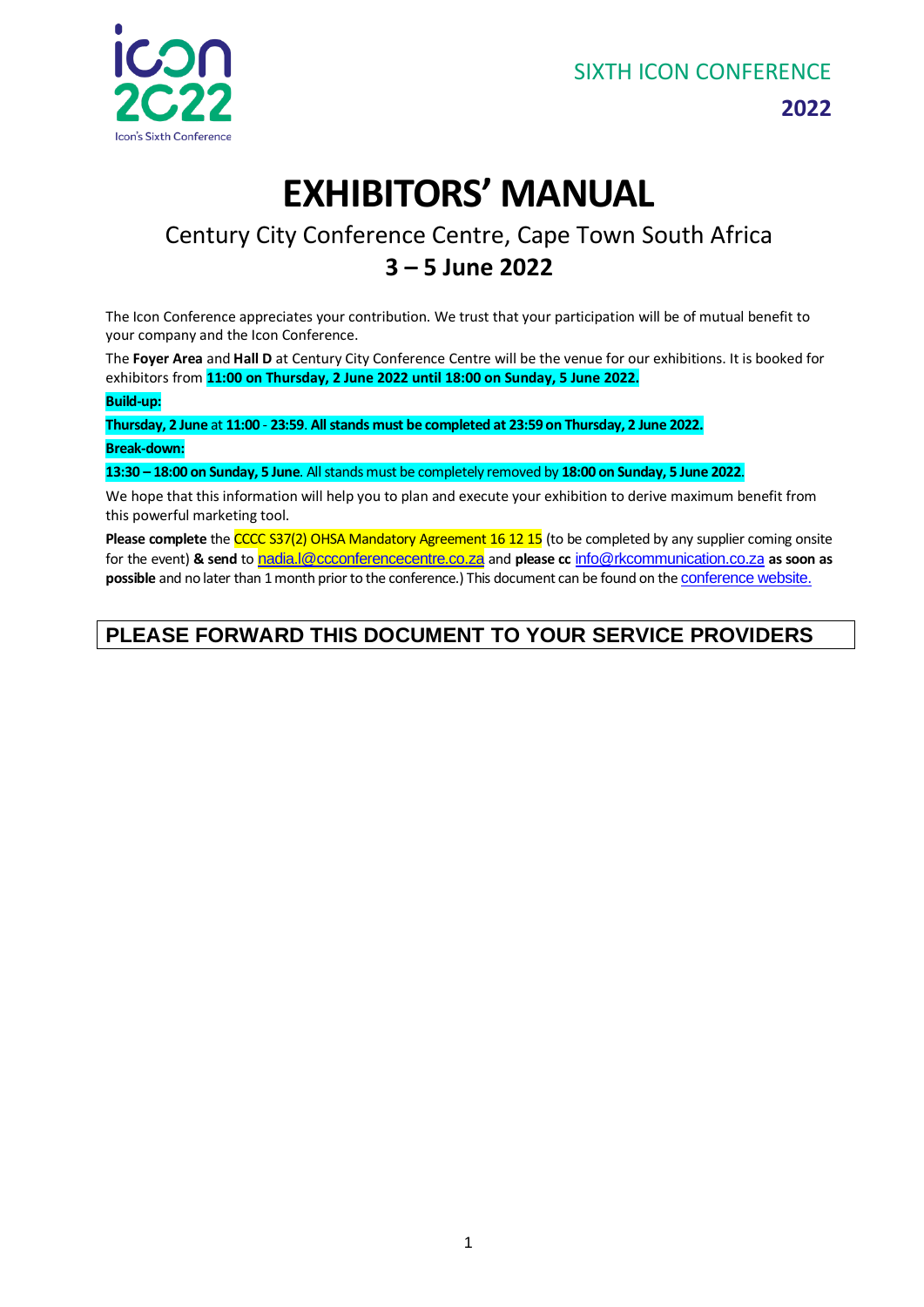# icon<br>2C22 Icon's Sixth Conference

# **SIXTH ICON CONFERENCE**

# 2022

# **CONTENTS**

| 1.        |  |
|-----------|--|
| 2.        |  |
|           |  |
|           |  |
|           |  |
|           |  |
|           |  |
| 3.        |  |
| 4.        |  |
|           |  |
|           |  |
| 5.        |  |
|           |  |
| 6.        |  |
| 7.        |  |
| 7.1       |  |
| 7.2       |  |
| 7.3       |  |
| 7.4       |  |
| 7.5       |  |
| 7.6       |  |
| 8.        |  |
| $\bullet$ |  |
| 9.        |  |
| 9.1       |  |
| 9.2       |  |
| 9.3       |  |
| 10.       |  |
| 10.1      |  |
| 10.2      |  |
| 10.3      |  |
| 10.4      |  |
| 10.5      |  |
| 10.6      |  |
| 10.7      |  |
| 10.8      |  |
| 10.9      |  |
| 10.10     |  |
| 10.11     |  |
| 10.12     |  |
| 10.13     |  |
| 10.14     |  |
| 10.15     |  |
| 10.16     |  |
| 10.17     |  |
| 10.18     |  |
| 10.19     |  |
| 11.       |  |
| 11.1      |  |
| 11.2      |  |
| 11.3      |  |
| 11.4      |  |
| 11.5      |  |
| 11.6      |  |
| 11.7      |  |
| 11.8      |  |
| 11.9      |  |
| 11.10     |  |
| 11.11     |  |
| 11.12     |  |
| 11.13     |  |
| 11.14     |  |
| 11.15     |  |
| 11.16     |  |
| 11.17     |  |
| 11.18     |  |
| 12.       |  |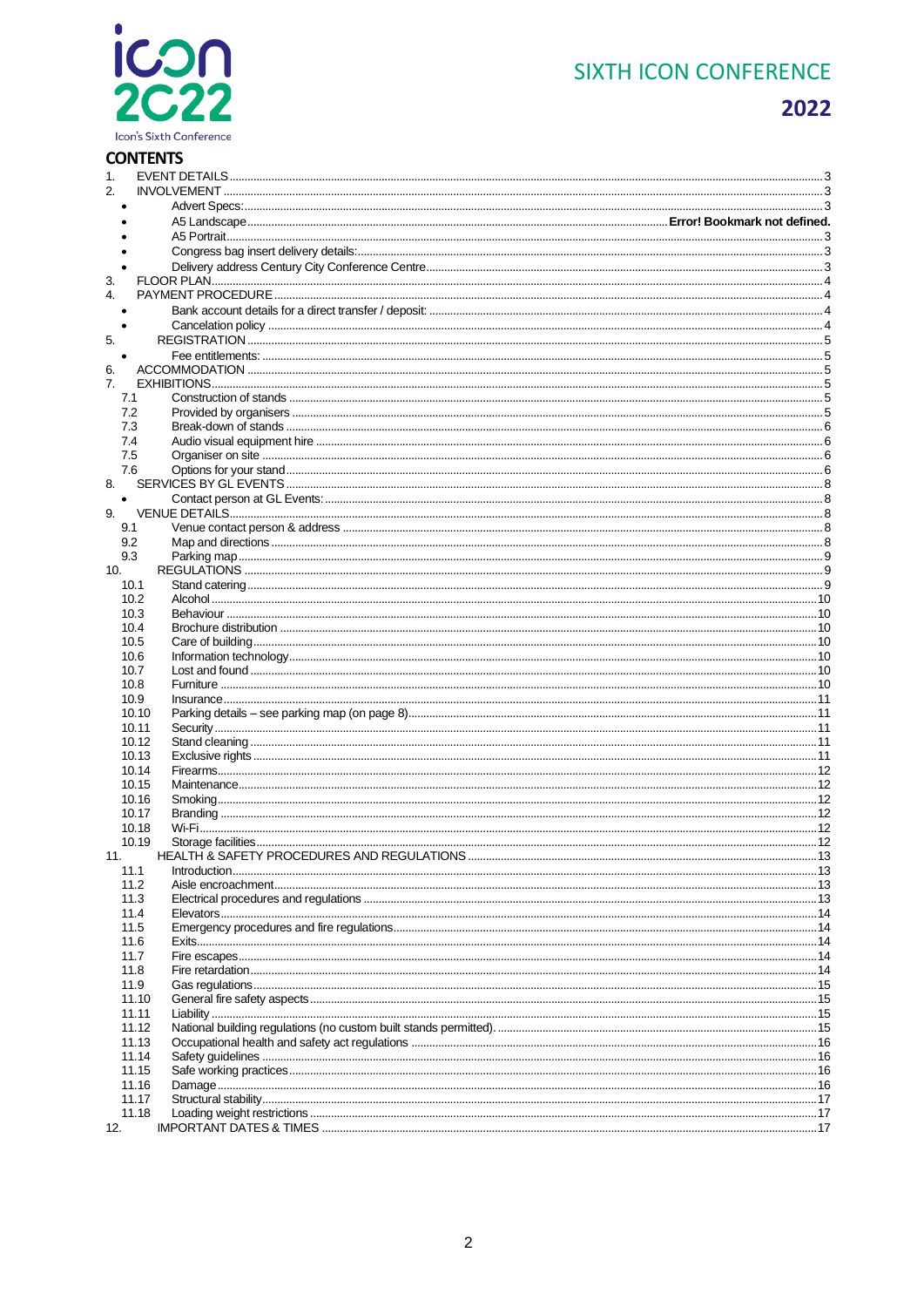

**2022**

#### <span id="page-2-0"></span>**1. EVENT DETAILS**

#### **Date & times:**

The 6<sup>th</sup> Icon Conference will be taking place from 3 to 5 June 2022 at Century City Conference Centre in Cape Town, South Africa

**Sunday**, 5 June: 08:00 – 13:15

**Exhibition times: Friday**, 3 June: 07:00 – 17:00 **Saturday**, 4 June: 08:00 – 17:00

### <span id="page-2-1"></span>**2. INVOLVEMENT**

Each company is responsible to ensure that their involvement is confirmed with the congress organisers. If applicable, please ensure that we receive you **advert(s)** for the printed programme book no later than **22 April 2022**.

#### • **Advert Specs:**

#### <span id="page-2-2"></span>**A4 Portrait**

| Trim size:         | 210mm wide x 297mm high                                                     |  |  |
|--------------------|-----------------------------------------------------------------------------|--|--|
| With bleed:        | 216mm wide x 303mm high (3mm at each side)                                  |  |  |
| Text:              | Please keep any text or important information at least 10mm from the sides. |  |  |
| Colour:            | <b>CMYK</b>                                                                 |  |  |
| Bleed:             | 3mm                                                                         |  |  |
| <b>Resolution:</b> | 300 DPI                                                                     |  |  |
| Format:            | <b>PDF</b>                                                                  |  |  |
|                    |                                                                             |  |  |

#### • **A5 Landscape**

<span id="page-2-3"></span>

| Trim size:         | 148mm wide x 210mm high                                                     |         |            |
|--------------------|-----------------------------------------------------------------------------|---------|------------|
| With bleed:        | 154mm wide x 216mm high (3mm at each side)                                  |         |            |
| Text:              | Please keep any text or important information at least 10mm from the sides. |         |            |
| Colour:            | <b>CMYK</b>                                                                 |         |            |
| Bleed:             | 3 <sub>mm</sub>                                                             |         |            |
| <b>Resolution:</b> | 300 DPI                                                                     | Format: | <b>PDF</b> |

#### • **A6 Portrait**

| Trim size:         | 105mm wide x 148mm high                                                     |                                            |            |  |
|--------------------|-----------------------------------------------------------------------------|--------------------------------------------|------------|--|
| With bleed:        |                                                                             | 111mm wide x 154mm high (3mm at each side) |            |  |
| Text:              | Please keep any text or important information at least 10mm from the sides. |                                            |            |  |
| Colour:            | <b>CMYK</b>                                                                 |                                            |            |  |
| <b>Bleed:</b>      | 3 <sub>mm</sub>                                                             |                                            |            |  |
| <b>Resolution:</b> | 300 DPI                                                                     | Format:                                    | <b>PDF</b> |  |

#### • **Congress bag insert delivery details:**

<span id="page-2-4"></span>Please ensure that your **congress bag insert(s)** are delivered to the venue **on Friday, 27 May 2022**.

**Each company is welcome to supply one flyer to be placed in the conference bag to promote your stand or advertise a on stand competition** (this add **SHOULD NOT** promote a product or service).

#### **Please mail us if you plan on doing a stand flyer.**

<span id="page-2-5"></span>**Please courier the flyers (+/-700)** to the Century City Convention Century, Delivery date **Friday, 27 May 2022**. If you miss this delivery date, your stand advert flyer will not be included in the delegate conference bag.

#### • **Delivery address Century City Conference Centre**

| <b>Contact Person:</b> | Nadia Lombard                         |
|------------------------|---------------------------------------|
| Switchboard:           | 021 204 8000                          |
| Email:                 | nadia.l@ccconferencecentre.co.za      |
| Address:               | <b>ICON Conference 2022</b>           |
|                        | <b>Century City Conference Centre</b> |
|                        | <b>Conference Lane</b>                |
|                        | Century City 7441                     |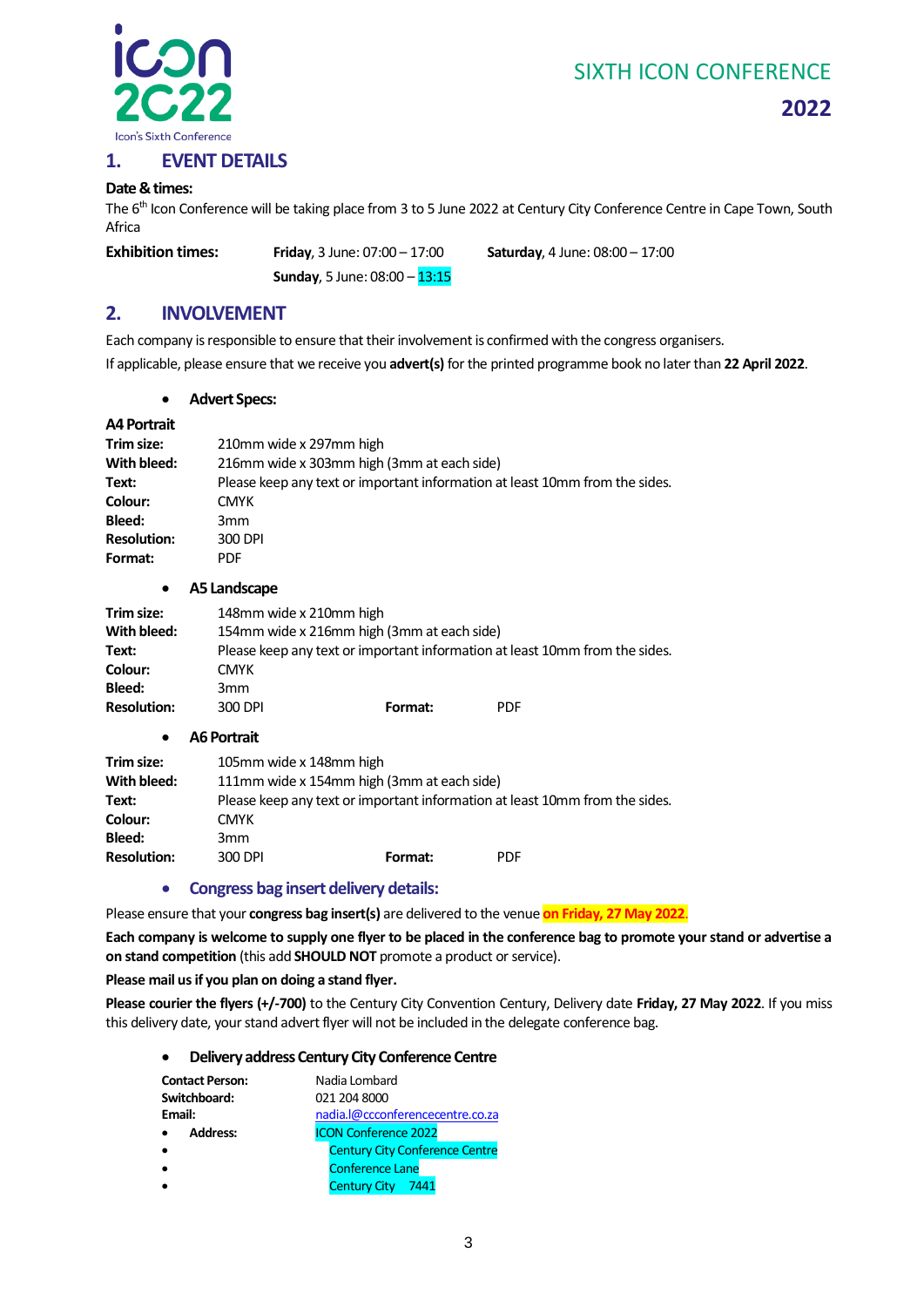

## **2022**

# <span id="page-3-0"></span>**FLOOR PLAN**

Please refer to the floor plan to view the exhibition stands.

#### **Height restriction:** 3m

Your stand number might change as we combine stands, but your position will remain the same under normal circumstances. The organisers reserve the right, in case of **absolute necessity,** to modify the positioning of stands.

**Refreshments**, **lunch** and **Meet & Greet** on Friday, **refreshments** and **lunch** on Saturday and **refreshments** on Sunday will be served in the exhibition areas. Please refer to the **Programme at a Glance**.

#### <span id="page-3-1"></span>**4. PAYMENT PROCEDURE**

<span id="page-3-2"></span> $\boxtimes$  Confirmation of exhibition space will be based on the receipt of payment and the sponsorship by your company – **not later than 22 April 2022**.

#### • **Bank account details for a direct transfer / deposit:**

| Bank:                  | Nedbank                                |
|------------------------|----------------------------------------|
| <b>Branch code:</b>    | 198765                                 |
| <b>Branch name:</b>    | Winelands                              |
| Swift code:            | NEDSZAJJ (for international transfers) |
| <b>Account holder:</b> | <b>Icon Managed Care (Pty) Ltd</b>     |
| <b>Account number:</b> | 149 8127 800                           |
|                        |                                        |

**This account is DIFFERENT from previous Icon Conferences. Please use the NEW ACCOUNT NAME AND ACCOUNT NUMBER indicated above before you make payment.**

 $\boxtimes$  Kindly e-mail confirmation of the deposit t[o info@rkcommunication.co.za](mailto:info@rkcommunication.co.za) or fax to 086 60 60 555.

<span id="page-3-3"></span>**Cancelation policy:** Written cancelation is required.

Stand allocation will only be confirmed on receipt of full payment.

Any cancelation of stands after 4 April 2022 will result in a 50% cancellation fee of the total fee.

No refunds for cancelled stands after 22 April 2022. Cancellation after this date will result in a 100% cancellation fee of the total fee.

#### **No cancellations will be accepted later than 22 April 2022.**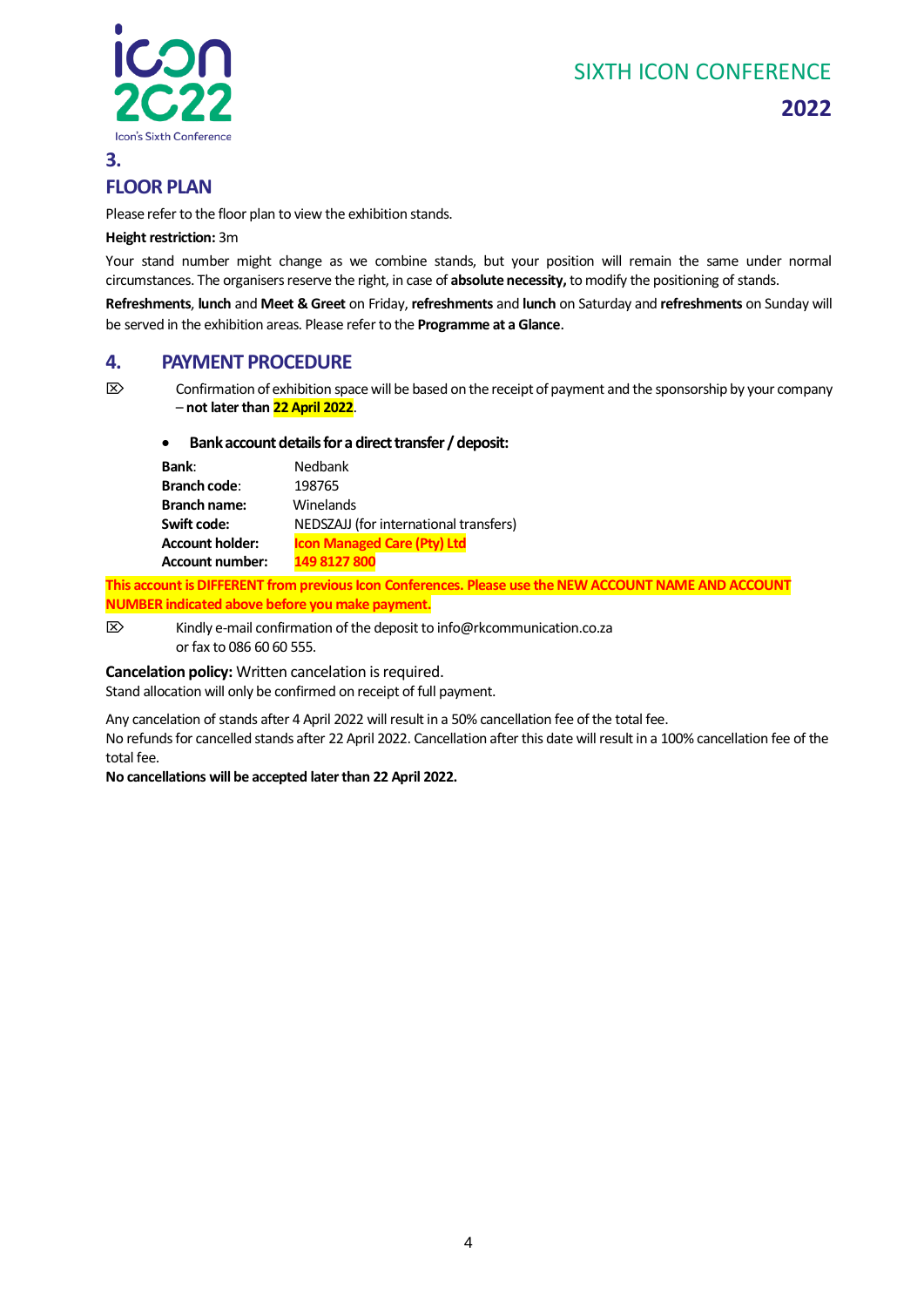

# **2022**

### <span id="page-4-0"></span>**5. REGISTRATION**

**ALL** exhibitors and staff are required to register and will receive a badge displaying the exhibiting company name. R**egistrations are already open in the website**.

- Platinum sponsors receive free registration for 8 trade delegates (including the 2 free delegates per stand).
- Gold sponsors receive free registration for 6 trade delegates (including the 2 free delegates per stand).
- Silver sponsors receive free registration for 4 trade delegates(including the 2 free delegates per stand).
- Bronze sponsors receive free registration for 2 trade delegates(including the 2 free delegates per stand).
- Exhibition only option includes free registration for 2 trade delegates.
- All **free registrations** will only remain valid if the delegates are registered before the early bird registration deadline **– 22 April 2022**
- The early bird registration fee for **ALL additional** trade delegates is **R4 400** (**BEFORE 22 April 2022**).
- Please take note that **ALL** the representatives working on your stand must be registered. Even if you receive free registrations, you still need to register for the congress.
- **NO** shared registrations will be allowed.

#### <span id="page-4-1"></span>• **Fee entitlements:**

- Conference sessions and exhibition
- Meet & Greet & Dinner
- Lunches & refreshments during breaks

**Please register online from November 2019 at** [http://www.icon2022.co.za/Registration.aspx](http://www.icon2020.co.za/Registration.aspx)

#### <span id="page-4-2"></span>**6. ACCOMMODATION**

The **Final Invitation & Registration** that contains the relevant **accommodation information**will be on the congress website. We have secured group accommodation at various hotels. (This info will also be available on the Conference website form **November 2019**.)

[http://www.icon2022.co.za/Accommodation.aspx](http://www.icon2020.co.za/Accommodation.aspx)

PLEASE RESERVE YOUR ROOMS BY **29 April 2022.**

#### <span id="page-4-3"></span>**7. EXHIBITIONS**

#### <span id="page-4-4"></span>**7.1 Construction of stands**

Construction begins on **Thursday, 2 June** at **11:00** till **23:59**. **All stands must be completed at 23:59 on Thursday, 2 June 2022.**

Registration commences at 07:00 on this day and the exhibition areas will need to be finalised and cleaned up by this time.

#### **Please refer to 7.6 below: Options for your stand**

**FLOOR FINISH: Hall D** – Carpet **Foyer area** – Tiles

#### **YOU ARE REQUIRED TO COVER THE BACK AND SIDES OF YOUR STAND.**

Please cover the back and sides of your stand neatly and do not assume that the stand next to or behind you will have similar sized walls. Rather be prepared to have a neat stand, regardless of the stand next to or behind

you.

#### <span id="page-4-5"></span>**7.2 Provided by organisers**

- 1 **Table** per stand with a black stretch tablecloth **Size of table**: 1.8 X 0.7 m
- 2 Conference **chairs** per stand
- One **electrical point** (single phase 32 AMP) will be provided per stand.
- Note that **NO** extension leads or adaptors will be provided by the organisers or Century City Conference Centre.

All the above are to be ordered in advance from the conference organisers.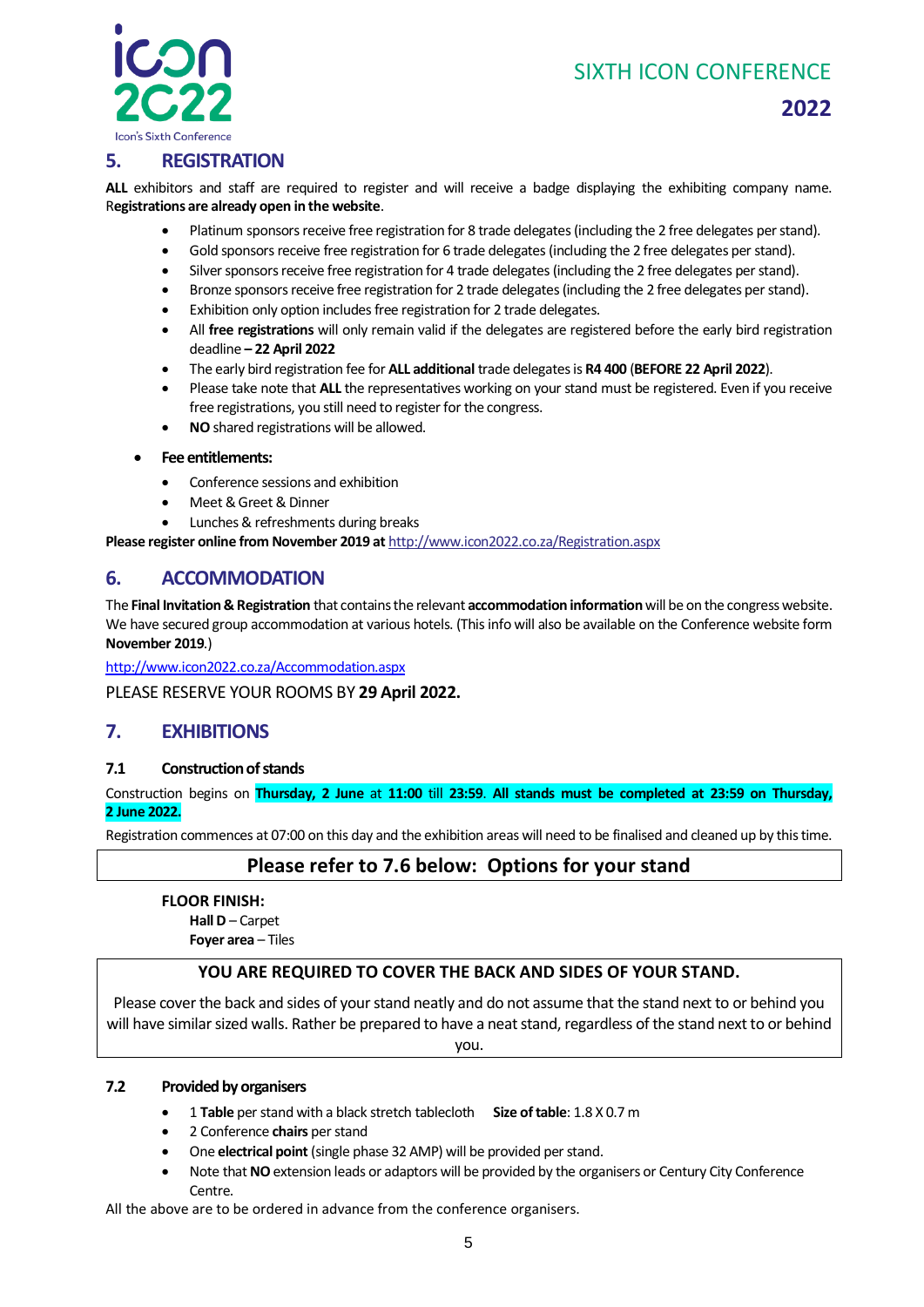

Century City Conference Centre does not provide furniture for exhibitions. Exhibitors are responsible for bringing in their own furniture or you can hire it from **GL Events.**

#### <span id="page-5-0"></span>**7.3 Break-down of stands**

Exhibitors may commence dismantling their stands after **13:30 on Sunday, 5 June**. Exhibitors are requested **NOT** to dismantle their stands before this time. All stands must be completely removed by **18:00 on Sunday, 5 June**.

Should any company set up their stand late or break down early, the Conference Organising Committee will have the right to impose penalties.

The organisers and/or Century City Conference Centre will not take responsibility for loss or damage. Exhibitors must take responsibility for their equipment until everything is cleared from their stands. Should any exhibitor's material be left on the premises after the end of breakdown, it will be left at the exhibitor's own risk unless authorized in writing by the Banqueting Manager.

#### <span id="page-5-1"></span>**7.4 Audio visual equipment hire**

If you have any special AV requirements, please contact **Gheeta Payle** at **INHOUSE VTM**.

**Tel:** +27 (0) 86 123 7890 /+27 (0) 82 6078012

**E-mail**[: gheeta.pale@inhousevtm.com](mailto:gheeta.pale@inhousevtm.com)

#### <span id="page-5-2"></span>**7.5 Organiser on site**

Any problem which may arise on-site affecting exhibitors or contractors should be referred to the conference organiser immediately, so that prompt action can be taken to resolve the issue. The conference office will be located in **Hall D**.

#### <span id="page-5-3"></span>**7.6 Options for your stand**

**As at Icon 2018, NO custom-build stands will be permitted at Icon 2022.**

As Icon would like to encourage participating exhibitors to consider sponsoring local and international delegates to attend the conference, the Organising Committee has decided that a drive for quality rather than quantity should be evident in all aspects of the conference. This includes the trade exhibition area. Starting by limiting the time for set-up from **11:00 – 23:59 Thursday, 2 June 2022.**

Registration will commence at **07:00** on **Friday, 3 June 2022** and the exhibition area will need to be fully setup and cleaned up by this time. The stand sizes will remain at the standard 3 X 3 meters.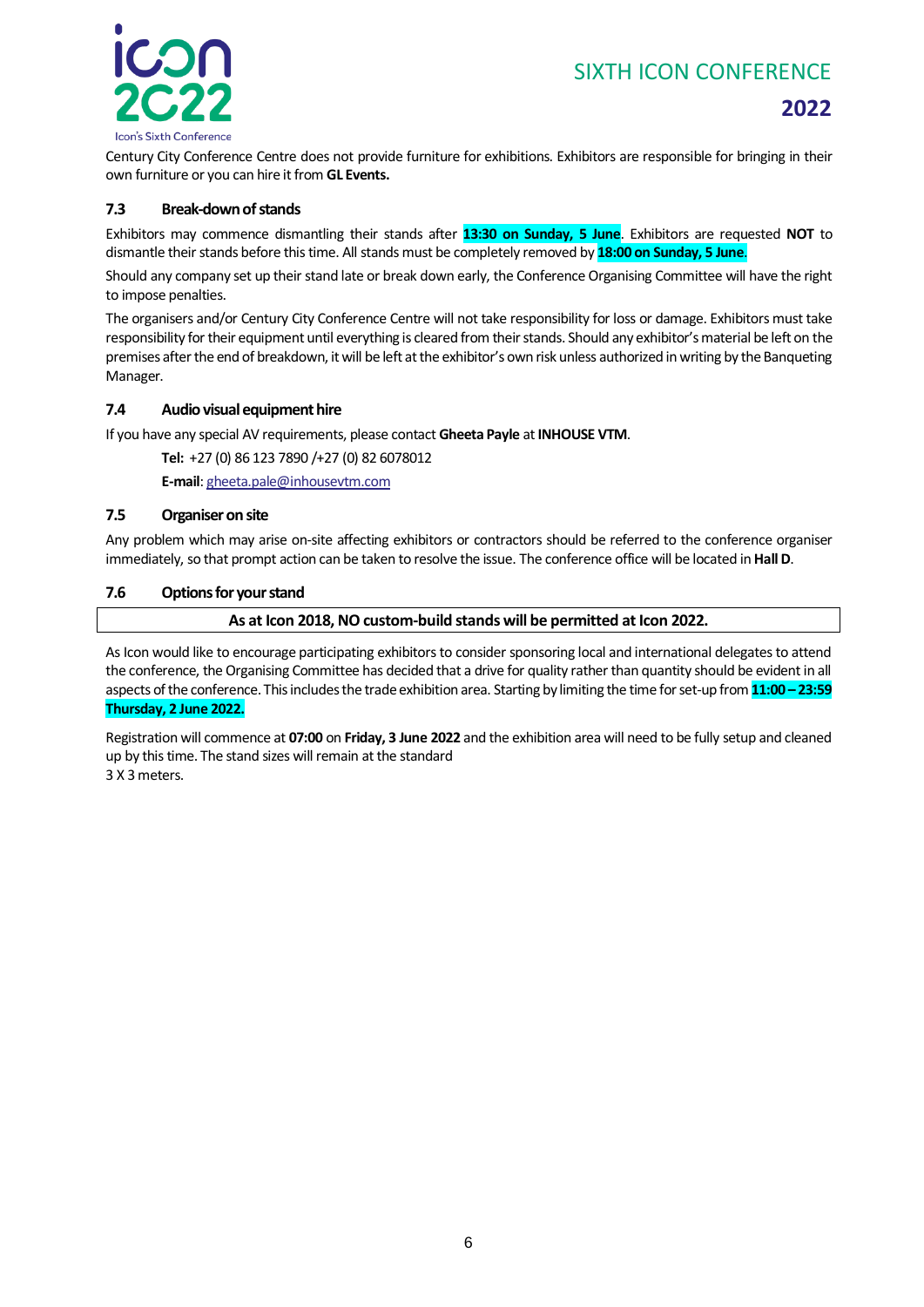

### **2022**

#### **There are several alternatives to the traditional custom-built stand to consider, options provided below:**

Icon would like to encourage creativity in the exhibition areas, with the underlying concept that "less can be more" and quality supersedes quantity. Please feel free to contact us with your ideas. Stand sizes will remain at the standard 3 X 3m. Some cost-effective ideas for stands are offered below.

There are several alternatives to the traditional custom-built stands namely (please note that these are merely suggestions and ultimately your creativity as expert marketers and sales professionals will determine what works best for your brand):

#### • **Pull up banners:**

Marketing your company brand, services, and products through the usage of pull-up banners will help to draw attention to the best features of the above. You can also use the pull-up banners to notify visitors to your stand about products that are no longer part of your product stable, to display your company logo, to list the benefits of your products or simply to attract attention.

Pull-up banners have become the most popular display stands at trade shows, because there is no additional labour required to set them up. It is also more economical to use a roll-up than for instance, a wall unit. The most effective displays are those set-ups at eye level and with roll-ups you can attain just that.

#### • **Display walls:**

Save money and set-up time with a variety of different display walls. They can be customised to suit various requirements.

Designed to ensure superior visibility and high visual appeal, pop-up straight walls are easy to assemble and provide you with the overall exhibition branding solution that you need to make the best possible impression. It is the preferred system for a professional image campaign where you want a stylish exhibit backdrop for your exhibition area.

#### • **Shell mounts:**

With shell mounts, you can brand the existing shell scheme structure to maximise your brand exposure. With the current shell mount systems available, it is even possible to integrate LCD screen brackets. Lightweight in design, the system folds flat for easy storage and movement. It is perfect for travelling to international exhibitions and because no tools are needed for installation, a single person can set up the system within two hours. There many different styles on offer including: Ushape, L-shape and End-shell mount systems. Featuring modular architecture, you can add onto or only use specific sections. The systems come with interchangeable fabric print options, allowing you to use the same system with different prints and thus save money on investing in various structures.

#### • **Totems:**

Totems are excellent for attention grabbing at tradeshows. Perfectly suited for highly interactive marketing, the units can be fitted with secure digital tablet enclosures to integrate technology with static displays. Fitted with the enclosures, the totems become highly visible and attractive information and marketing displays.

#### • **Towers:**

Branded towers for indoor applications. Easy to erect with no tools required, lightweight and extremely portable. Units pack down into a wheelie bag. Ideal for modular exhibition stands.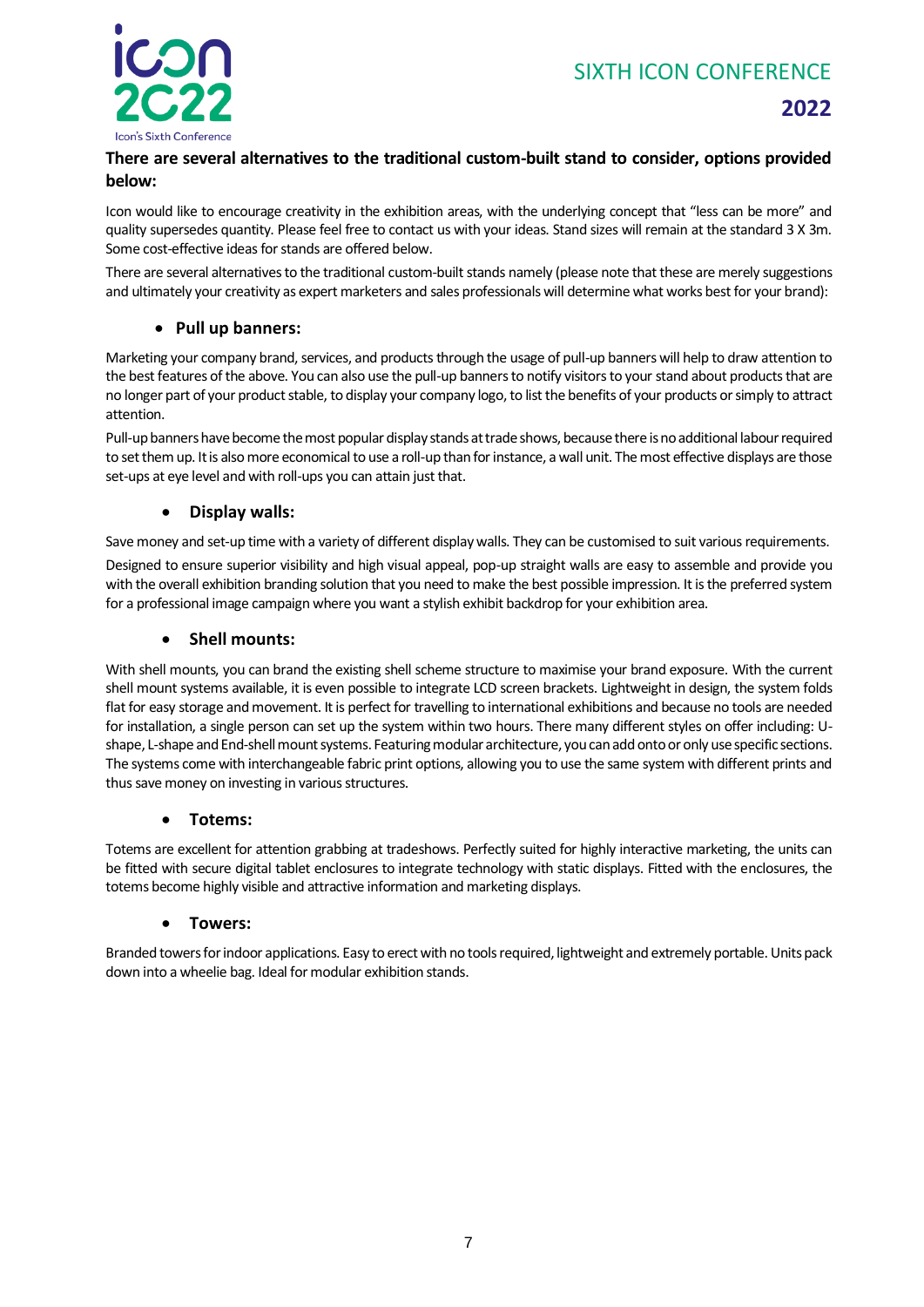

**2022**

### <span id="page-7-0"></span>**8. SERVICES BY GL EVENTS**

GL Events is our preferred service provider for a range of services. [http://www.gl-events.co.za](http://www.gl-events.co.za/)

Please refer to the GL Events Exhibitor Services Manual on the Icon Conference website– <http://www.icon2020.co.za/Sponsorships.aspx>

<span id="page-7-1"></span>• **Contact person at GL Events: Caren Cloete**

**Tel:** +27 (0) 21 526 3200 **E-mail:** [Caren.Cloete@gl-events.com](mailto:Caren.Cloete@gl-events.com)

### <span id="page-7-2"></span>**9. VENUE DETAILS**

#### <span id="page-7-3"></span>**9.1 Venue contact person & address**

#### **Century City Conference Centre**

| <b>Contact Person:</b> | Nadia Lombard                    |
|------------------------|----------------------------------|
| Switchboard:           | 021 204 8000                     |
| Email:                 | nadia.l@ccconferencecentre.co.za |
| <b>Address:</b>        | <b>ICON Conference 2020</b>      |
|                        | Century City Conference Centre   |
|                        | No. 4 Energy Lane                |
|                        | <b>Bridgeways Precinct</b>       |
|                        | Century City                     |
|                        | 7441                             |

#### <span id="page-7-4"></span>**9.2 Map and directions**

- 1. Century City Conference Centre
- 2. Century City Hotel 125 rooms
- 3. Century City Square & Restaurants
- 4. The Apex Building
- 5. Virgin Active Health Club: 2 min's
- 6. Woolworths Food & Vida Caffe: 4 min's
- 7. Colosseum Hotel: 4 min's 68 rooms
- 8. Colosseum restaurants & services: 4 min's
- 9. African Pride Crystal Towers Hotel & Spa: 4 mins 180 rooms
- 10. Life Day Spa: 4 min's
- 11. Start of 5km running & walking track: 4 min's
- 12. Hillsong Church: 4 min's
- 14. Stay-Easy Hotel: 10min's 175 rooms
- 15. Canal Walk Shopping Centre: 10mins
- 16. Muslim Prayer Room: 10min's

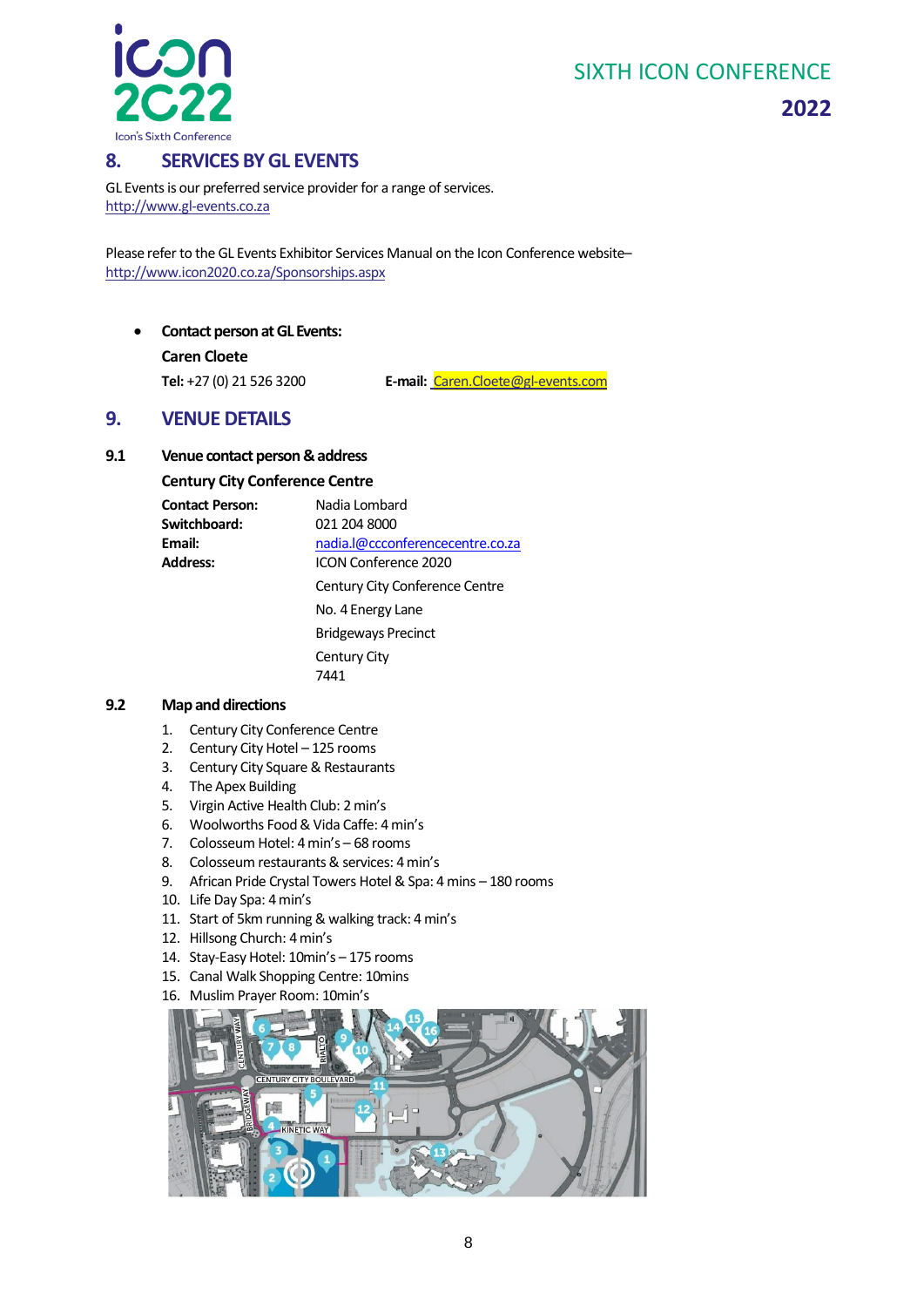

#### <span id="page-8-0"></span>**9.3 Parking map**

The drop and go loading bay is located adjacent to the arrow on the map which is the entrance to the covered parking.



### <span id="page-8-1"></span>**10. REGULATIONS**

#### <span id="page-8-2"></span>**10.1 Stand catering**

Century City Conference Centre is the exclusive supplier of food and beverage to all exhibitors. Any unpackaged food or food that needs to be prepared onsite must be order through the Century City Conference Centre. To order beverages and food platters please contact **Nadia Lombard** for more information at [nadia.l@ccconferencecentre.co.za](mailto:nadia.l@ccconferencecentre.co.za)

Packaged or individually sealed food such as muffins, biscuits and peanuts, etc. may be brought into the Exhibition Hall. Coffee bars and juice stations are also allowed, please contact **Nadia Lombard** to book any coffee bars or juice stations [nadia.l@ccconferencecentre.co.za.](mailto:nadia.l@ccconferencecentre.co.za)

**Exhibitors wishing to serve any refreshments, snacks, etc. are required to get permission from the CCCC, at least 1 month prior to the event**. Please mail this request to **Nadia Lombard**.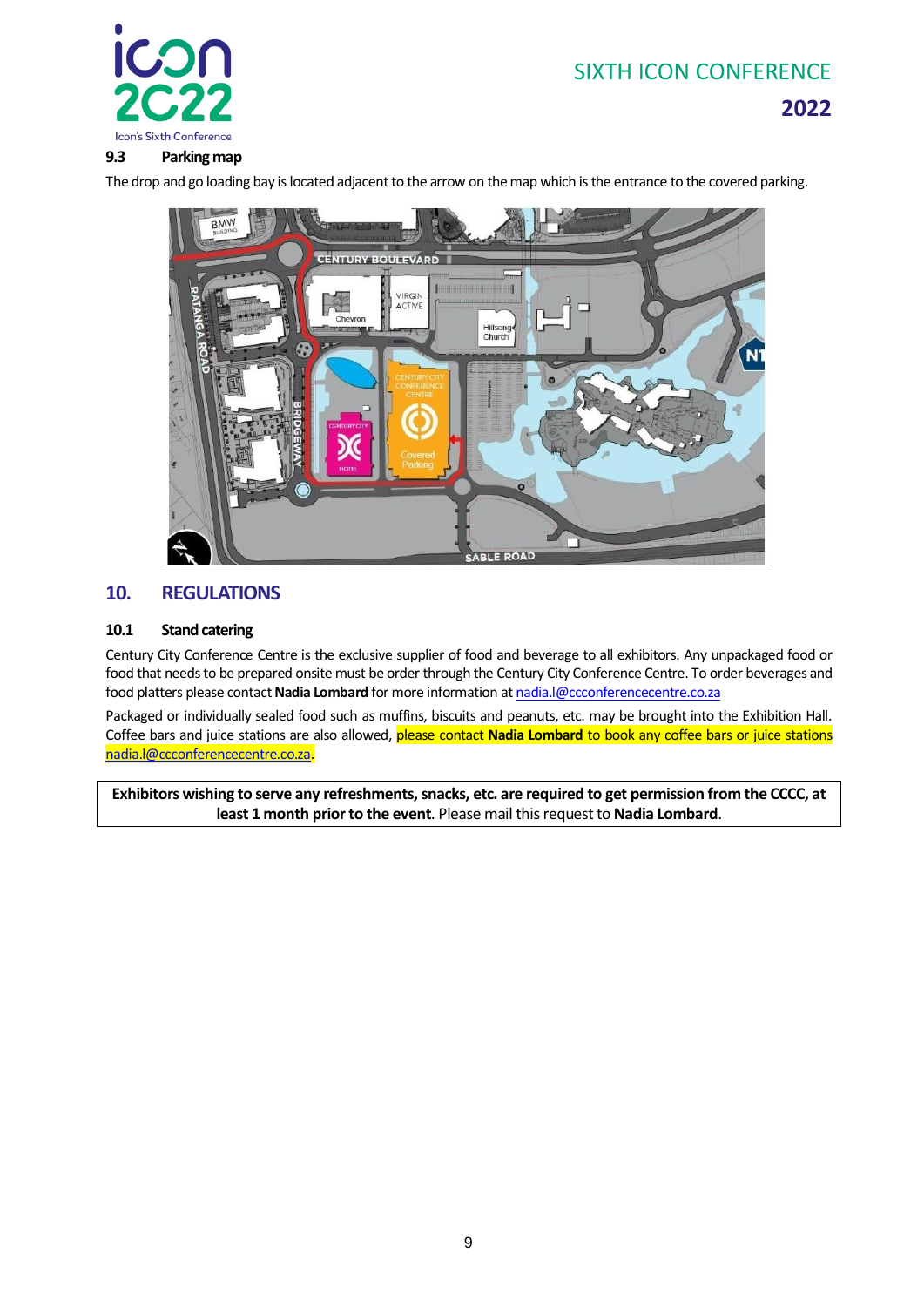

# **2022**

#### <span id="page-9-0"></span>**10.2 Alcohol**

The venue is a fully licensed venue and alcohol may not be brought onto the premises. A special permit is required for promotional and sponsorship alcohol and a corkage fee will apply. The venue requires advance notification of such requests and the decision to permit promotional or sponsorship beverages is at the discretion of venue management. Alcohol may only be served to people over the age of 18.

#### <span id="page-9-1"></span>**10.3 Behaviour**

The exhibiting company undertakes personal responsibility for the behaviour of any person(s) deemed to be staff, suppliers, sub-contractors and/or service providers in their employment whilst on the premises. The exhibiting company also undertakes to ensure that no unacceptable behaviour by any such person, including excessive consumption of alcohol, playing of loud music, use of abusive language or lack of respect for the building, its infrastructure and personnel, occurs whilst on the venue premises.

#### <span id="page-9-2"></span>**10.4 Brochure distribution**

You are allowed to attract visitors to your stand and work with them in your exhibition space. However, you are not allowed to hand out brochures and information in areas other than your stand. Working in aisles or approaching visitors outside your stand space is not allowed. This includes the registration area, common aisles, conference rooms and every area other than your stand. Solicitation of business or distribution of promotional materials from stand space is prohibited by anyone other than exhibitors.

#### <span id="page-9-3"></span>**10.5 Care of building**

Painting, nailing or drilling of floors, walls, ceilings or any other part of the building is not permitted. Exhibitors laying any floor covering must use an adhesive that will not damage the floor and is easily removed. No signs or other articles are to be fastened to ceilings, walls, pipes or electrical fixtures. Any floor covering tape not removed by the exhibitor will be subject to a removal charge.

It is the responsibility of the Exhibitor to hire in flooring if the stand or item for display is in the ground floor foyer area. This will be at the Exhibitors own cost. Hall D has carpeted flooring and the foyer has tiled flooring. Adequate drop sheets are required if any paint work is done inside the venues. The Exhibitor is responsible to provide these at their own cost. Any damage to the venue as a result of paint work is to be repaired by the Exhibitor at their own cost.

#### <span id="page-9-4"></span>**10.6 Information technology**

No routers or connections are permitted. Only Century City Conference Centre contracted IT suppliers are allowed to do installations to the Century City Conference Centre infrastructure. Satellite (DSTV) connections are available, please inform the Coordinators to arrange.

#### <span id="page-9-5"></span>**10.7 Lost and found**

The venue and/or organisers are not responsible for the safekeeping of any items left behind after the event. Should items be stored, the venue may charge the exhibitors reasonable removal and/or storage fees. Any items found will be handed to our appointed security company / Guest Services Agent.

#### <span id="page-9-6"></span>**10.8 Furniture**

Furniture for stands can be ordered by any supplier of your choice. No furniture from Century City Conference Centre will be used or moved around without approval from Venue Management. Any furniture hired in from suppliers must be approved by Venue Management, proper carpeting will be required in certain areas of the Conference Centre at the exhibitor's expense. Should an exhibitor require any trestle tables or cocktail tables additional charges may apply. Two chairs and one table per stand will be provided by the conference organisers. The tables and chairs must be pre-ordered on the notice of intention form from the congress organisers.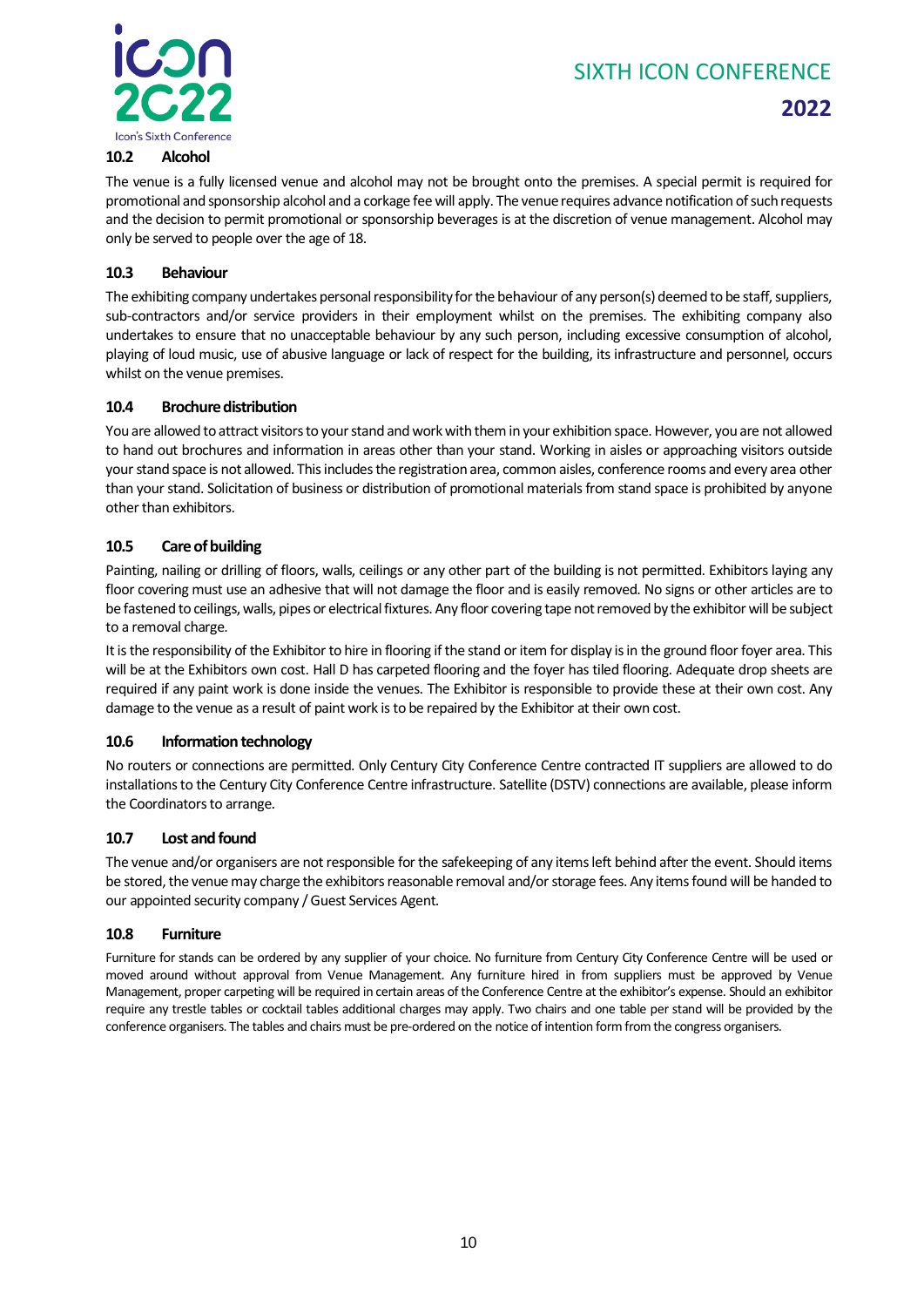**2022**



#### <span id="page-10-0"></span>**10.9 Insurance**

It is recommended that insurance cover be taken for the duration of the exhibition includes transport to and from the exhibition venue. The period of liability of the exhibitor shall be deemed to run from the time the exhibitor or any of its agents or contractors first enter the exhibition hall and to continue until all exhibits and property have been removed. The organiser carries public liability for visitors but is not responsible for the insurance of exhibits or display material on the stands. Exhibitors are strongly advised to pack and remove from the exhibition hall all portable, appealing and valuable items at the end of each day when the exhibition closes, as this is the time that there is the greatest risk of loss and theft. Items such as cell phones, laptops, TV's, DVD's and video machines must not be left unattended at any time. Exhibitors shall be responsible for making good any loss or damage to any items that they have rented or hired from the exclusive outsourced contractors.

#### <span id="page-10-1"></span>**10.10 Parking details – see parking map (on page 8)**

Parking is operated by a third party. Pre-Validated tickets are available at the congress office during build up and break down. Should you require bulk tickets your trade representatives attending the congress, please inform the congress organiser in order to arrange the tickets in advance with the third party. Pre-validated tickets are available alternatively hourly rates will apply for vehicle.

The loading bay area is a drop and go area situated at the back of the Century City Conference Centre. Trucks may be offloaded / loaded from this area. Vehicles need to off load goods and then move to available parking under the covered parking in the Century City Parking. The loading bays are not a parking facility.

#### <span id="page-10-2"></span>**10.11 Security**

- After setting up your exhibit and at the end of the show each night, cover your materials with a sheet or some type of cover.
- Do not leave valuable items (such as handbags, laptops etc) unattended on your stand.
- Hire specific stand security measures (stand shield and/or security guard) to safeguard your exhibit and materials. At the close of the show, pack your valuable items first and do not leave them unattended.
- Do not indicate the contents of your boxes i.e. computer, laptop, etc.
- Make sure arrangements have been made to have your stand and equipment removed.

Whilst every reasonable precaution is taken to ensure the safety and security of personnel and equipment and the premises are patrolled day and night, we cannot accept any responsibility whatsoever for any injury, loss or damage or any consequential losses which may befall your reported to the security office. Failure to do so could result in insurance companies refusing to meet claims.

We recommend that all valuables, particularly of a portable nature, are not left unattended on your stand. This is particularly relevant on the closing day and throughout the break-down period. Removal of stock and goods during show hours will require a Goods Removal Form, which is given to the security representative when leaving the premises. Exhibitors are reminded to issue receipts to visitors for all goods purchased from their stand. Exhibitors wishing to arrange additional stand security for their stand during the exhibition must complete the Stand Security form.

Please note that exhibitors are responsible for each item on their stand. Century City Conference Centre and the organisers will not be held responsible for exhibitors' belongings.

#### <span id="page-10-3"></span>**10.12 Stand cleaning**

The exhibition hall will be cleaned in the evenings, once the show has closed for the day. This will include general cleaning such as vacuuming of aisles carpets and the removal of rubbish. Exhibitors must ensure that the cleaners have access to all areas where cleaning is required. The aisles are kept clear of rubbish and are cleaned on a regular basis. The aisle bins are for visitors' convenience and must not be removed from the aisles for individual use by the exhibitors. Please note that exhibitors that require that their stand(s) are cleaned on a daily basis, must please inform the Coordinator at least 1 month prior to the event. This dedicated cleaning of stands will be for the exhibitors account and must be prepaid.

#### <span id="page-10-4"></span>**10.13 Exclusive rights**

Participating exhibitors have the exclusive right to promote or sell goods or services in the show. All other parties who attempt to make any sales solicitations without the expressed written consent of the organisers will be permanently removed from the show area. Exhibitors are asked to report any infractions to the Organiser's Office so immediate action can be taken.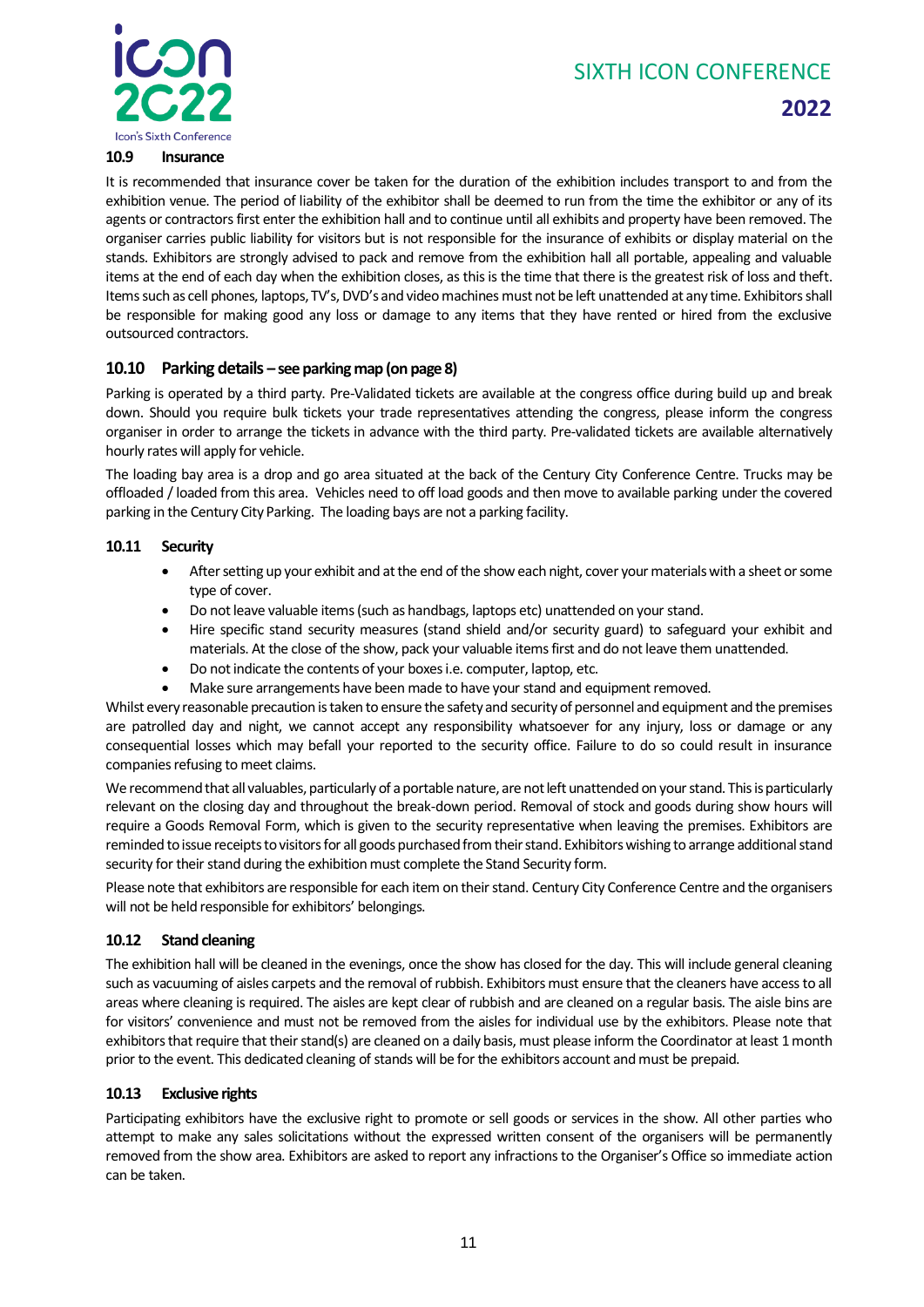

#### <span id="page-11-0"></span>**10.14 Firearms**

The venue is a strictly weapon-free venue and the use of any weapon is not permitted.

#### <span id="page-11-1"></span>**10.15 Maintenance**

If you need to carry out maintenance work on your stand after the exhibition closes, please advise the organisers by **17h00** on the same afternoon in order that arrangements may be made with security for the provision of lighting etc.

#### <span id="page-11-2"></span>**10.16 Smoking**

Smoking is prohibited at all times in all areas within the Century City Conference Centre including exhibition halls, lobbies, food services areas, public and service corridors and restrooms. Smokers may make use of the following designated smoking areas:

- Outside the main entrance, Energy Lane
- Off-loading area, Conference Lane

#### <span id="page-11-3"></span>**10.17 Branding**

No branding in allowed unless otherwise arranged with the Conference Organisers. Any unapproved branding will be removed.

#### <span id="page-11-4"></span>**10.18 Wi-Fi**

Free Wi-Fi is available.

#### <span id="page-11-5"></span>**10.19 Storage facilities**

Please note that Century City Conference Centre has limited storage available. The organisers have secured a 3 x 3m space at CCCC, near to the reception area. The storage space will be managed by the CCCC's floor manager. To access the space exhibitors will need to contact them directly.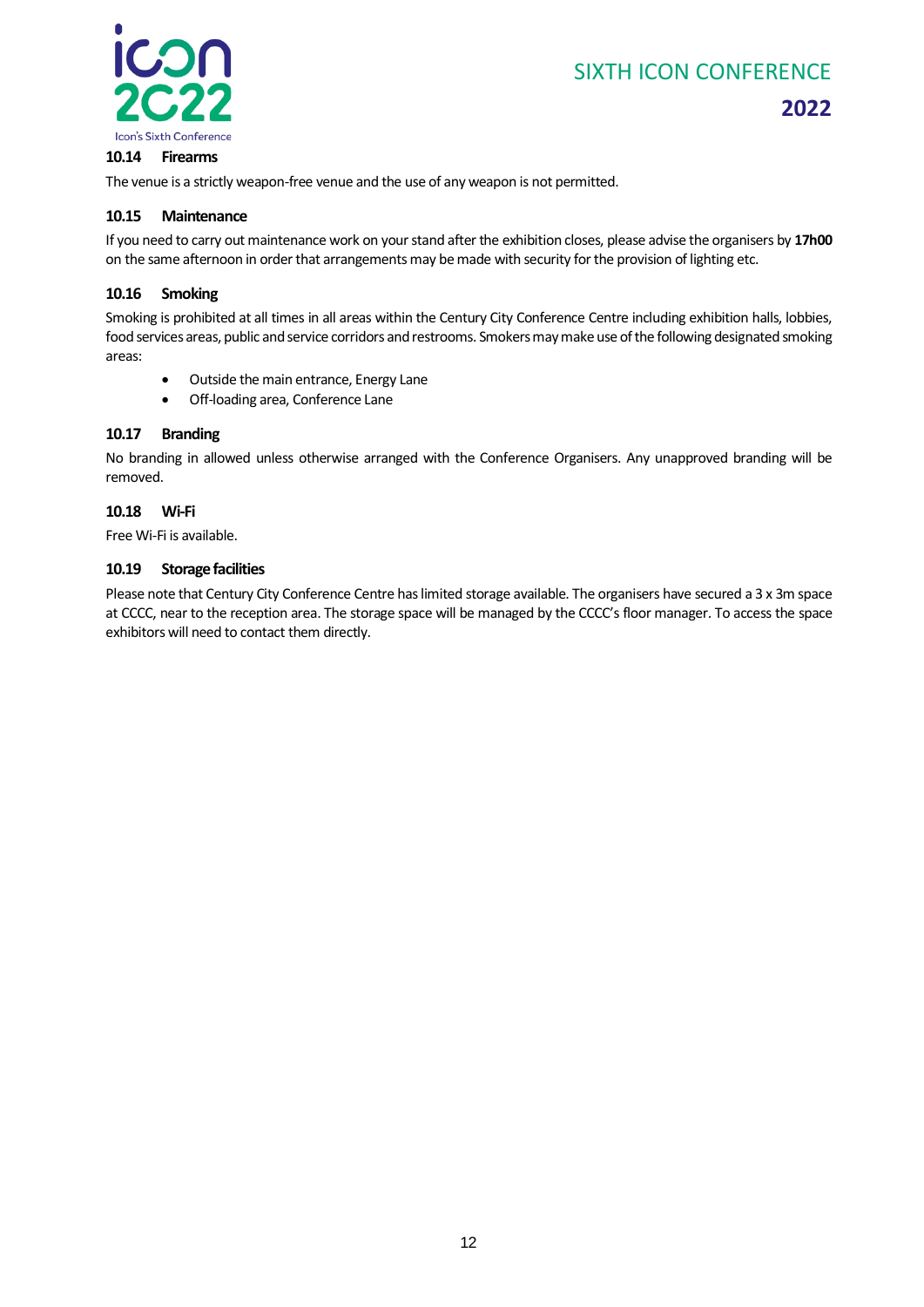

# **2022**

### <span id="page-12-0"></span>**11. HEALTH & SAFETY PROCEDURES AND REGULATIONS**

#### <span id="page-12-1"></span>**11.1 Introduction**

**Please complete** the CCCC S37(2) OHSA Mandatory Agreement 16 12 15 (to be completed by any supplier coming onsite for the event) **& send** to [nadia.l@ccconferencecentre.co.za](mailto:nadia.l@ccconferencecentre.co.za) and **please cc** [info@rkcommunication.co.z](mailto:info@rkcommunication.co.za)[a](mailto:info@rkcommunication.co.za) **as soon as possible** and **no later than 1 month prior to the conference**.) This document can be found on the [conference website.](https://www.icon2020.co.za/sponsorships)

Generic safety guidelines are provided to inform exhibitors on the "best practices" that should be used to safely exhibit and avoid any possible liability, injury, accident or loss of life.

Before any work begins on site, the exhibitor and their contractor must evaluate any risk that might be caused by the building of a stand, looking at probable and possible hazards and dangers and in so doing the exhibitor should be able to put in place plans and procedures to limit or nullify the risk. These steps are essentially the reasonable steps that the exhibitor will take in limiting injury, loss of life, civil liability and public liability.

#### <span id="page-12-2"></span>**11.2 Aisle encroachment**

Disaster management rules and fire regulations at all conference and exhibition venues require that all aisles and access to fire exit doors are kept free at all times. Exhibitors are required to make adequate space to accommodate their full display and no encroachment into the aisles is permitted. Should any item or structure be placed or protrude into the designated aisle space, the organisers and/or venue management reserve the right to move, or to have removed, the said item without any liability for loss or damage thereto.

#### <span id="page-12-3"></span>**11.3 Electrical procedures and regulations**

Electrical installations must be of a nature to ensure safety in the use of electricity and must be carried out in a competent manner. All electrical equipment brought into the venue must comply with the South African Electrical Regulations and the Occupational Health and **Safety Act (85 of 1983**) as amended by the Occupational Health and **Safety Act (81 of 1983)** and the **Labour Relations Act (66 of 1985).** Should this not be the case, equipment will be removed immediately from the premises at the exhibitor's expense and charges for any damage caused by the faulty equipment will apply.

#### **Due to the strict regulations governing the venue, please take cognisance of the following:**

- No twin flex is permitted.
- No 15-amp double adapters are permitted. Rather use a SABS approved multi socket outlet.
- Only SABS approved multi-socket or multi-extender plugs or cabtie may be utilised.
- All wiring systems must be insulated flexible cables with copper conductors that have a minimum cross section area of  $1.5$ mm<sup>2</sup>e.g. 3 core cabtie.
- Open Wiring Insulated single core cables (colour coded differentiating between Live/Neutral/Earth), will only be accepted at a minimum height of 2.4m and not be subjected to mechanical damage.
- Electrical wiring across walkways/passages using insulated flexible cables e.g. 3 core cable will only be accepted at a minimum height of 2.5m. Any metallic structure with electrics affixed thereto must be earthed to a distribution board.
- No joints to trailing cable will be accepted.
- Multiple wiring will not be permitted to terminate to a single plug top 15 amp (SA 3 pins round plug).
- Lighting is to be looped from fitting to fitting with all terminations being secured and concealed.
- Any termination points that should be necessary on a wire-way need to be insulated and of a mechanical nature i.e. strip connector or screw-it connector (no twisting of wires)
- Stands constructed of a conductive material will be required to be double earthed to the venue's earthing system.
- 15 Amps are allocated per exhibition stand to cater for the most exhibition requirements. However, should it be necessary to plug in laser printers, heating and refrigeration equipment, additional electrical supply will be necessary. Overloaded usage may cause the incoming power supply to trip excessively. Severe trips may take hours to rectify, thereby causing inconvenience to all exhibitors.
- Transformers are to be mounted on the structure, exhibition stand walls and/or systems and not placed directly on the floor.
- Hall D has 1 x 32-amp power socket as well as various floor and wall power points with 15 amp each.
- Extension leads are not permitted by the venue.
- Each electrical supply provided is intended for one item of equipment or machine on display. Multi-point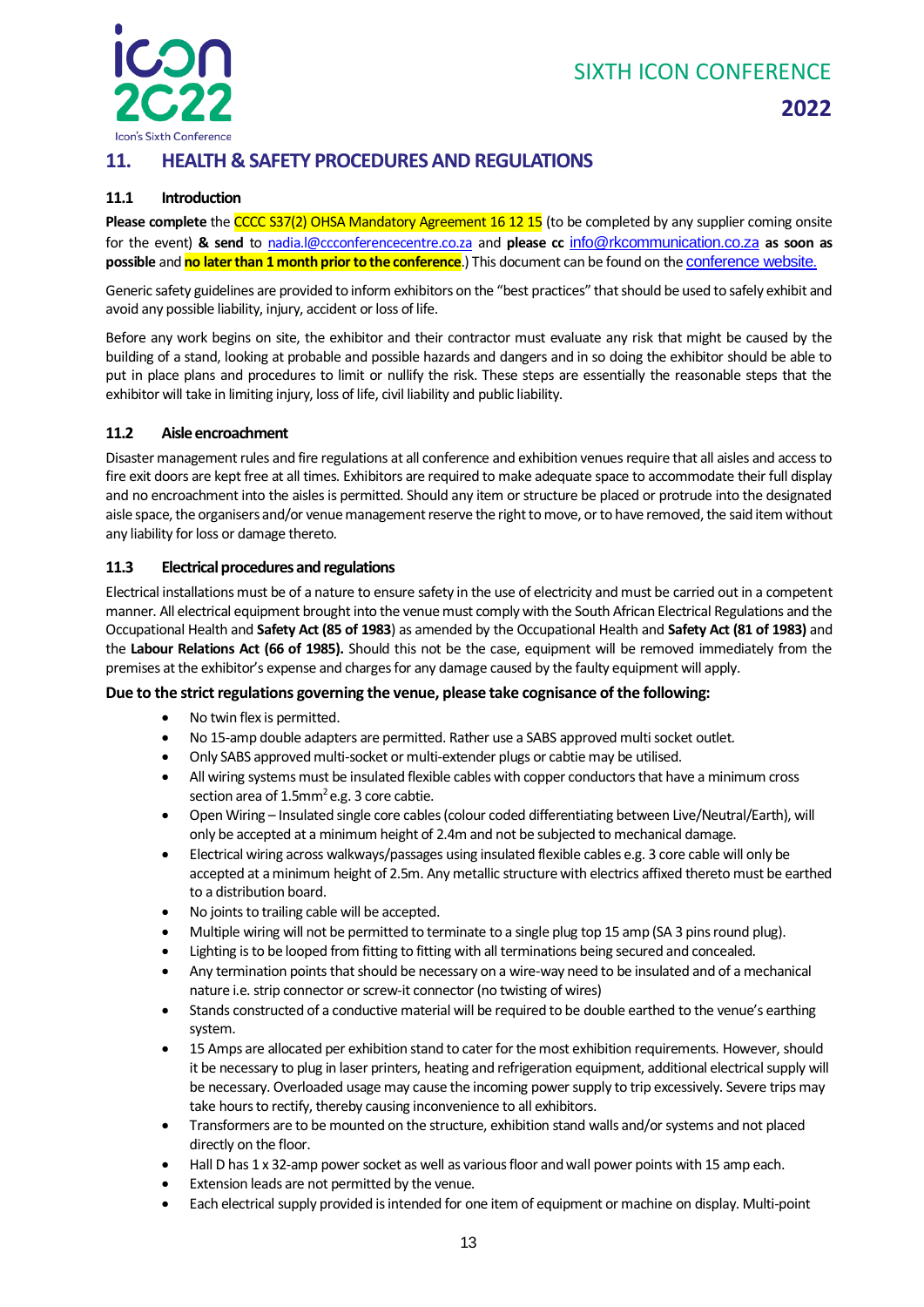

**2022**

socket outlets are not permitted as an overload may be caused, leading to a trip in the incoming power supply.

- No electrical installation and/or fitting may be suspended from the ceiling of the exhibition hall or fixed to any part of the building structure without the prior approval of the organisers and the venue and if permitted, a fee will be levied.
- 30 Amp, 3-phase power including earth and neutral is available on request. Any power requirements in excess of 30 amps need to be discussed with the Century City Conference Operations Manager.
- **Neon Lighting** This lighting may not be installed without prior arrangements and written authorisation from the Century City Conference Centre Operations Manager.
- Fluorescent fittings must be earthed.
- All electrical fittings and equipment must be SABS approved e.g. Transformers, distribution boards, plugs etc.
- Each stand builder to supply own additional extension where required.

#### <span id="page-13-0"></span>**11.4 Elevators**

Passenger elevators are **NOT** to be used for transporting freight or equipment from level to level. This includes easels, chairs and tables etc.

#### <span id="page-13-1"></span>**11.5 Emergency procedures and fire regulations**

Exhibitors must ensure that their staff have been adequately briefed on the emergency procedures, as well as the location of the fire-fighting equipment and emergency exits at the exhibition and must adhere to the following steps:

- Immediately report an incident of concern to the organiser.
- Exhibitors must refrain from touching any objects of concern and from removing exhibits from the venue. Do not panic.
- Evacuation of the venue will be announced over the venue's PA system.
- Exhibitors are requested to point out the direction of emergency exits to staff members and visitors in their immediate vicinity.
- Fire escapes are situated at intervals throughout the building and are easily accessible. In the event of an emergency at the venue, the following services will be provided:
	- Evacuation lighting
	- **Essential ventilation**
	- Computer systems for building control
	- Evacuation security systems fully trained evacuation team
	- Pressurisation of the fire escape stairwells
	- Specialised emergency services

Please note that all the venue lifts will come to ground.

Century City Conference Centre does not provide fire extinguishers to each stand. This is the responsibility of the exhibitor.

#### <span id="page-13-2"></span>**11.6 Exits**

No furnishings, decorations or other objects can obstruct exits, access to exits or visibility of emergency exits. The required path of travel to exits may not be blocked by furniture or any other moveable objects.

#### <span id="page-13-3"></span>**11.7 Fire escapes**

Follow all fire emergency exit signs to the designated assembly points to the Square located directly outside the Conference Centre. Should this area not be available, alternative assembly points will be indicated by the Century City Conference Centre ground team.

#### <span id="page-13-4"></span>**11.8 Fire retardation**

The local council by-laws are quite specific; **no flammable material** with a high fire rating may be displayed at any event. However, if displayed, it must be treated correctly, or a low level of combustibility must be attained. Hessian, thatch and straw are regarded as major fire hazards and exhibitors planning to use these as part of their display will be required to provide a Fire-Retardant Certificate indicating that the product has been treated with a fire retarding compound.

When material draping is used as part of a display, please ensure that the draping does not come into contact with electrical wiring, fittings and/or globes and drops no lower than 5cm above the carpeted floor.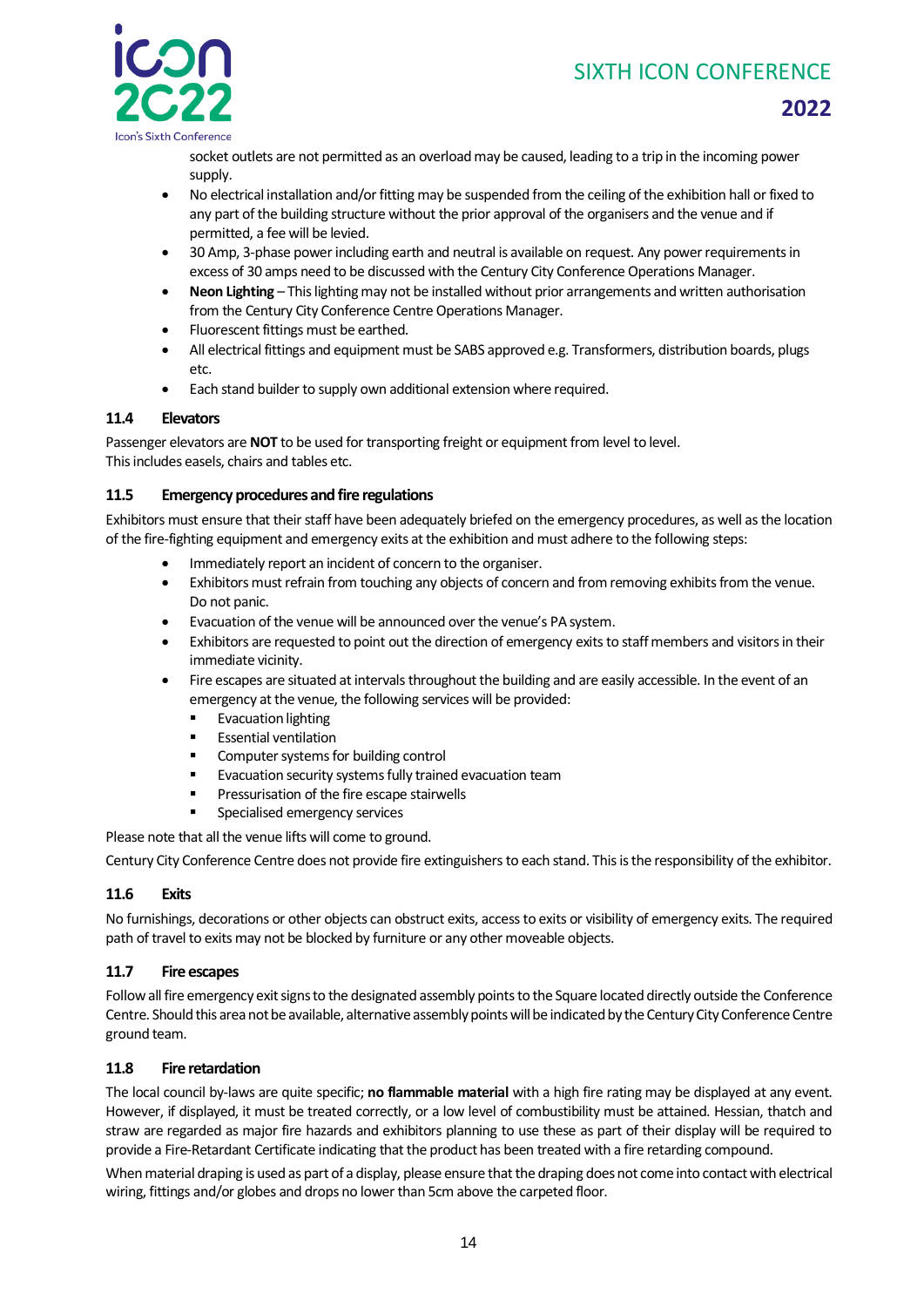

# **2022**

#### **Combustible materials are items such as:**

- Draping/curtaining; backdrops; hay, hessian, thatch, etc., including that being used by the technical (stage, sound, lighting, etc.) contractors.
- Combustible material to be treated with a fire-retardant substance as approved by the Fire & Emergency Services & SABS standards.

#### <span id="page-14-0"></span>**11.9 Gas regulations**

Any use of gas is only permitted with pre-approval from Venue Management. Application to use any gas or gas products must be submitted to the venue in writing at least 1 month prior to the event date.

#### <span id="page-14-1"></span>**11.10 General fire safety aspects**

The following aspects regarding fire safety are required to be reported to the organiser prior to start of build-up to the exhibition, to allow for liaison and approval with the Fire Emergency Services, Metro Police and South African Police Services where applicable. This arrangement is to ensure compliance with all Municipal by-laws and regulations regarding fire safety.

- All plans for stage sets and designs, such as height of 500mm staging, multi-story, wooden structures, bridges, flammable material and inserts of polyurethane must be forwarded to the organiser.
- All flammable and combustible materials and components will be declared for approval and treated with a flame-retardant. A certificate must be obtained, and a copy of the certificate must be handed to the organiser.
- Any hazardous chemicals or flammable materials to be used within the confines of the venue must be declared. These materials shall be stored in purpose-made safety containers in minimum quantities.
- Any flammable construction, building and/or other materials shall be treated with a fire-retardant substance and certified as such, prior to construction commencement. All emergency exits will be kept clear for the duration of the show days and this task has been designated to the Contracted Security Company. All fire exits are to be clearly indicated on the event floor plan.

Should no certificate or approval be forthcoming, please note that the fire department – emergency management services has the right to fine transgressors.

The Fire and Emergency Services will conduct an inspection of the exhibition on the last day of build-up to ensurecompliance and should full compliance with regulations not be adhered to, they have the right to hold back on the opening of the event or fine transgressors.

#### <span id="page-14-2"></span>**11.11 Liability**

The contractors are personally responsible for the control of their equipment at all times and shall be personally liable for any claims which may be made in respect of injuries which may arise or be caused by the use of this equipment. The exhibitor acknowledges that the layout of the exhibit area and the large numbers of people present in the exhibition halls make it possible for adequate security to be provided to protect the exhibitor's merchandise and other property of the exhibitors by the venue, where such loss results from theft, vandalism and/or any other damage caused by any agent, employee of the venue or any other person either authorised or not authorised to be present at the exhibition hall. It is recommended that all exhibitors consult their individual insurance to obtain appropriate insurance coverage.

#### <span id="page-14-3"></span>**11.12 National building regulations(no custom built stands permitted).**

This code of practice covers provisions for building site operations and building designs and construction both permanent and temporary that are deemed to satisfy the provisions of the National Building Regulations. Temporary buildings are defined as any building that is so declared by the owner or structural builder and that is being used or is to be used for a specified purpose for a specified period of time. This includes staging and scaffolding as temporary structures. Before a temporary structure can be authorised by the local authorities or by the property owner, the following submissions will be sought:

- A statement of the period for which the temporary building will be operational.
- A site plan.
- Layout drawings in sufficient detail, to determine the general size, form, materials of construction and the use of the proposed building.
- Any structural detail required determining the structural safety of the temporary building.
- For the purpose of the exhibition, it has been determined in discussions with the venue, that any structure built,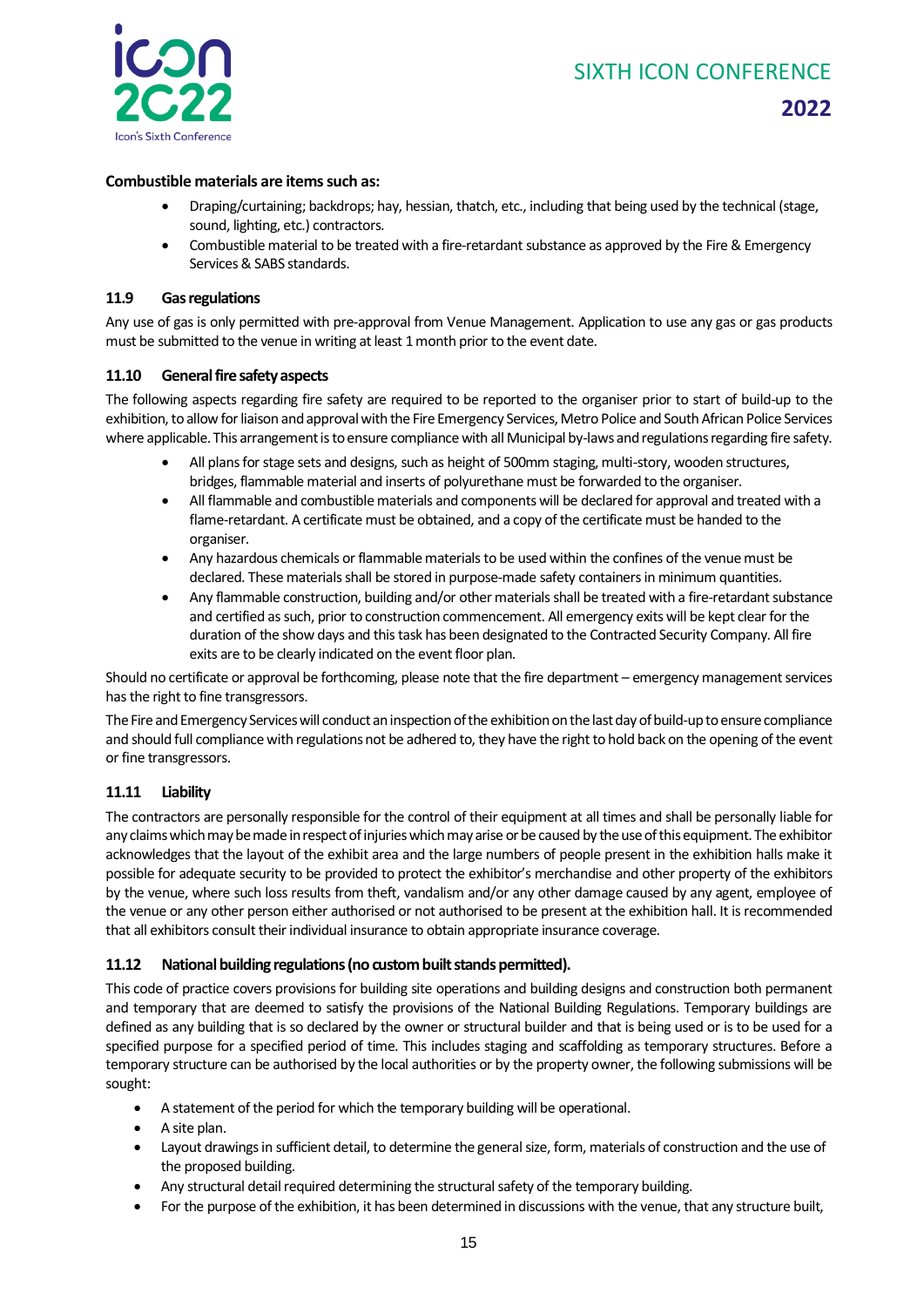

# **2022**

stage or otherwise is deemed a potential hazard and requires a layout plan with all the relevant details. The submission of this plan to the venue will be analysed and the risk determined. If a recognised stage or stand builder builds the structure for safety purposes and request the authorised builder to provide a Structural Certificate. If it is determined that there is possible risk to the temporary structure, and to people and items around the structure, the venue has the right as the property owner or the Emergency Management Services to not allow persons on the structure.

• The Emergency Management Services has the right to issue summons or fines if they are not satisfied with the construction of the temporary structure. The items that fall within these regulations will be monitored by the Safety Consultant and venue as the property owner and will bring to the attention of the Managing Agent, any concerns that they may deem hazardous.

#### <span id="page-15-0"></span>**11.13 Occupational health and safety act regulations**

Exhibitors who have booked floor space only stands or have a stand builder working on them, must please take note of the above mentioned Act and ensure that all contractors and sub-contractors working on the stand comply with the Safe Working Practices as well as the guidelines and regulations as set out in the Act.

#### <span id="page-15-1"></span>**11.14 Safety guidelines**

- The venue will give prior written approval where it is proposed that apparatus involving special risk is to be used.
- No fixing, attachment or penetration of any fabric, structure or floors is permitted
- The venue must give their written approval where any of the following is proposed:
- Any material, exhibit or substances that are hazardous, noxious, explosive or of an objectionable nature;
- Items that produce fumes, exhaust or smoke;
- Operating machinery and apparatus
- Use or display of radioactive materials, flammable liquids, oils and gasses as well as welding or compressed air;
- The use of balloons and public entertainment including amusement displays live performances and live animals on display.

#### <span id="page-15-2"></span>**11.15 Safe working practices**

Contractors need to ensure they are working according to the guidelines and regulations as prescribed by the **Occupational Health & Safety Act (OCHSA).** It is required that all contractors and sub-contractors adhere to the Safe Working Practices as set out in the Act. Staff and contractors shall be vigilant towards health and safety issues relating to themselves and others in the area and shall observe the following practices which will be monitored and enforced by the organisers:

- The understanding of the Fire and Emergency Services procedures.
- Ensure aisles leading to emergency exits are kept clear and unobstructed.
- The use of hard hats when working or restricting access to dangerous and hazardous areas.
- The need to wear suitable protective clothing including eye, ear, foot and hand protection, where relevant.

#### <span id="page-15-3"></span>**11.16 Damage**

Event organisers are responsible for the cost of making good and/or replacing any damage to the premises, whether caused by themselves, their agents, contractors, sub-contractors or by any person's employed or engaged on their behalf. Any event organiser found damaging the floors & walls, carpets and/or any structure on the Century City Conference Centre & Hotel will be charged with the replacement value of such items.

- The safe use and storage of flammable liquids and substances and segregation from waste and other risk areas.
- That after use, chemicals and liquids are removed from the venue for safe and proper disposal by the exhibitors/stand builders. Such products may not be disposed of in general refuse areas.
- Ensuring portable power equipment is used for the purposes intended with safety guards correctly fitted and used. Ensuring portable electric tools are used with minimum length of trailing leads and not left unattended with a live power supply.
- **NO FORKLIFTS** are allowed in the venues.
- That work is maintained free from general waste material that could be hazardous.
- It is the responsibility of the Exhibitor to hire in flooring if the stand or item for display is in the ground floor foyer area. **This will be at the Exhibitors own cost.**
- That proper scaffolding is used during construction and that safety features are provided, in acceptance with established standards, and tower scaffolding is used and properly constructed.